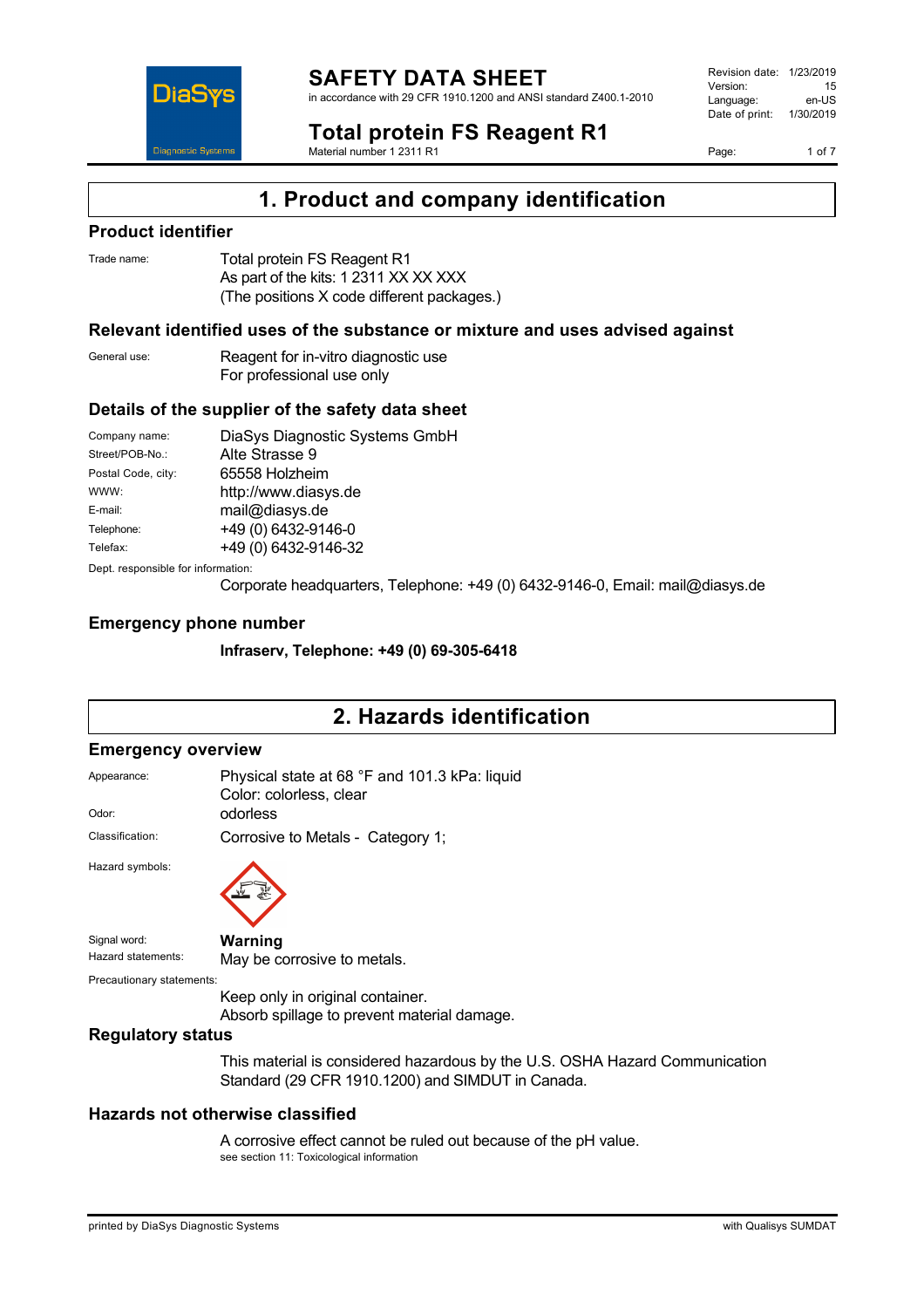

in accordance with 29 CFR 1910.1200 and ANSI standard Z400.1-2010

Revision date: 1/23/2019 Version: 15<br>Language: en-LIS Language: Date of print: 1/30/2019

Page: 2 of 7

# DiaS **Diagnostic Systen**

#### **Total protein FS Reagent R1** Material number 1 2311 R1

**3. Composition / Information on ingredients**

Chemical characterization: Aqueous solution

Relevant ingredients:

| CAS No. | Designation                                     | Content | Classification                                                     |
|---------|-------------------------------------------------|---------|--------------------------------------------------------------------|
|         | $ $ CAS 1310-73-2 Sodium hydroxide $\leq$ 0.5 % |         | Corrosive to Metals - Category 1. Skin Corrosion -<br>Category 1A. |

| 4. First aid measures   |                                                                                                                                                                                                                                            |  |
|-------------------------|--------------------------------------------------------------------------------------------------------------------------------------------------------------------------------------------------------------------------------------------|--|
| In case of inhalation:  | Move victim to fresh air, put at rest and loosen restrictive clothing. Seek medical aid in<br>case of troubles.                                                                                                                            |  |
| Following skin contact: | Take off immediately all contaminated clothing.<br>After contact with skin, wash immediately with plenty of water.<br>Cover with sterile dressing material to protect against infection. Seek medical attention.                           |  |
| After eye contact:      | Immediately flush eyes with plenty of flowing water for 10 to 15 minutes holding eyelids<br>apart. Remove contact lenses, if present and easy to do. Continue rinsing. Subsequently<br>seek the immediate attention of an ophthalmologist. |  |
| After swallowing:       | Rinse mouth immediately and drink plenty of water.<br>Do not induce vomiting. Do not try to neutralize. Seek medical attention.                                                                                                            |  |

### **Most important symptoms/effects, acute and delayed**

A corrosive effect cannot be ruled out because of the pH value. Can cause skin, eye and respiratory tract irritation.

In case of ingestion: Irritant up to corrosive.

### **Information to physician**

Treat symptomatically.

### **5. Fire fighting measures**

Flash point/flash point range:

not combustible

Auto-ignition temperature: No data available

Suitable extinguishing media:

Product is non-combustible. Extinguishing materials should therefore be selected according to surroundings.

### **Specific hazards arising from the chemical**

Fires in the immediate vicinity may cause the development of dangerous vapors. In the event of a fire, the following may be produced when the water evaporates: Sodium compounds, carbon monoxide and carbon dioxide.

Protective equipment and precautions for firefighters:

In case of surrounding fires: Wear self-contained breathing apparatus.

## **6. Accidental release measures**

Personal precautions: Avoid contact with skin and eyes. Do not breathe vapors. Wear appropriate protective equipment. Keep unprotected people away.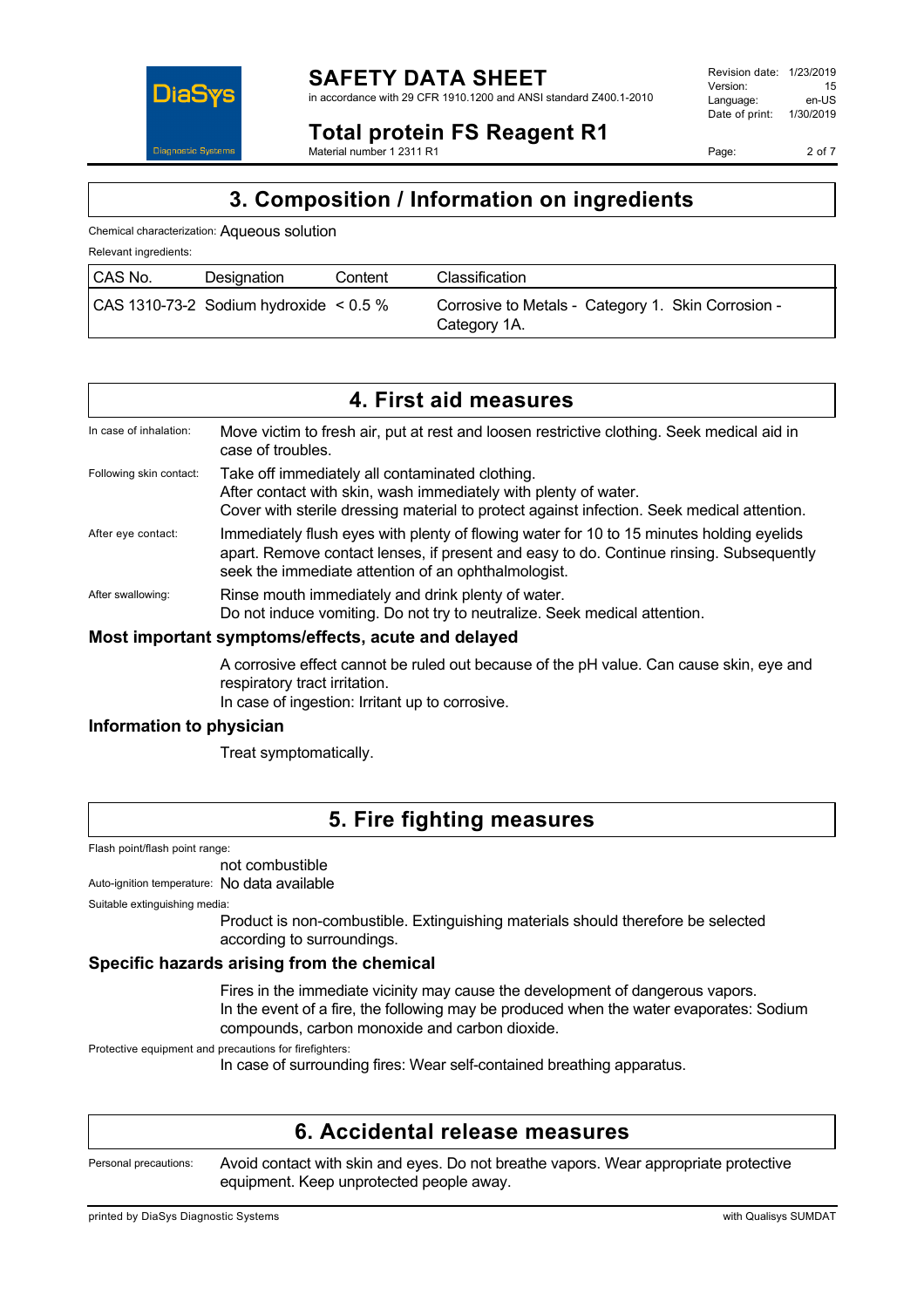

#### **SAFETY DATA SHEET** in accordance with 29 CFR 1910.1200 and ANSI standard Z400.1-2010

**Total protein FS Reagent R1** Material number 1 2311 R1

Page: 3 of 7

Environmental precautions:

Do not allow to enter into ground-water, surface water or drains.

Methods for clean-up: Absorb spillage to prevent material damage. Dilute with plenty of water. Soak up with absorbent materials such as sand, siliceus earth, acid- or universal binder. Store in special closed containers and dispose of according to ordinance. Final cleaning.

### **7. Handling and storage**

### **Handling**

Advices on safe handling: Provide adequate ventilation. Avoid contact with skin and eyes. Do not breathe vapors. Wear appropriate protective equipment. Wash hands before breaks and after work. Do not eat, drink or smoke when using this product. Take off immediately all contaminated clothing and wash it before reuse. Have eye wash bottle or eye rinse ready at work place.

### **Storage**

Requirements for storerooms and containers:

Keep containers tightly closed and at a temperature between 35.6 °F and 77 °F. Protect from light. Keep away from heat. Store containers in upright position. Unsuitable materials: Aluminium, zinc, tin.

Hints on joint storage: Do not store together with ammonium compounds or acids. Keep away from food, drink and animal feedingstuffs.

### **8. Exposure controls / personal protection**

### **Exposure guidelines**

Occupational exposure limit values:

| CAS No.   | Designation      | ype                                                          | Limit value                                                    |
|-----------|------------------|--------------------------------------------------------------|----------------------------------------------------------------|
| 1310-73-2 | Sodium hydroxide | USA: ACGIH: Ceiling<br>USA: NIOSH: Ceiling<br>USA: OSHA: TWA | $2 \text{ mg/m}^3$<br>$2 \text{ mg/m}^3$<br>$2 \text{ mg/m}^3$ |

### **Engineering controls**

When aerosols or vapors form: Withdraw by suction. See also information in chapter 7, section storage.

### **Personal protection equipment (PPE)**

| Eye/face protection     | Tightly sealed goggles according to OSHA Standard - 29 CFR: 1910.133 or ANSI<br>Z87.1-2010.                                                                                                                                                               |
|-------------------------|-----------------------------------------------------------------------------------------------------------------------------------------------------------------------------------------------------------------------------------------------------------|
| Skin protection         | Wear suitable protective clothing.                                                                                                                                                                                                                        |
|                         | Protective gloves according to OSHA Standard - 29 CFR: 1910.138.<br>Glove material: Nitrile rubber-Layer thickness: 0.11 mm.<br>Breakthrough time: >480 min.<br>Observe glove manufacturer's instructions concerning penetrability and breakthrough time. |
| Respiratory protection: | In case of inadequate ventilation wear respiratory protection. Respiratory protection must<br>be worn whenever the TLV (WEL) levels have been exceeded.<br>Particulates filter (P2/P3) according to OSHA Standard - 29 CFR: 1910.134 or ANSI Z88.2.       |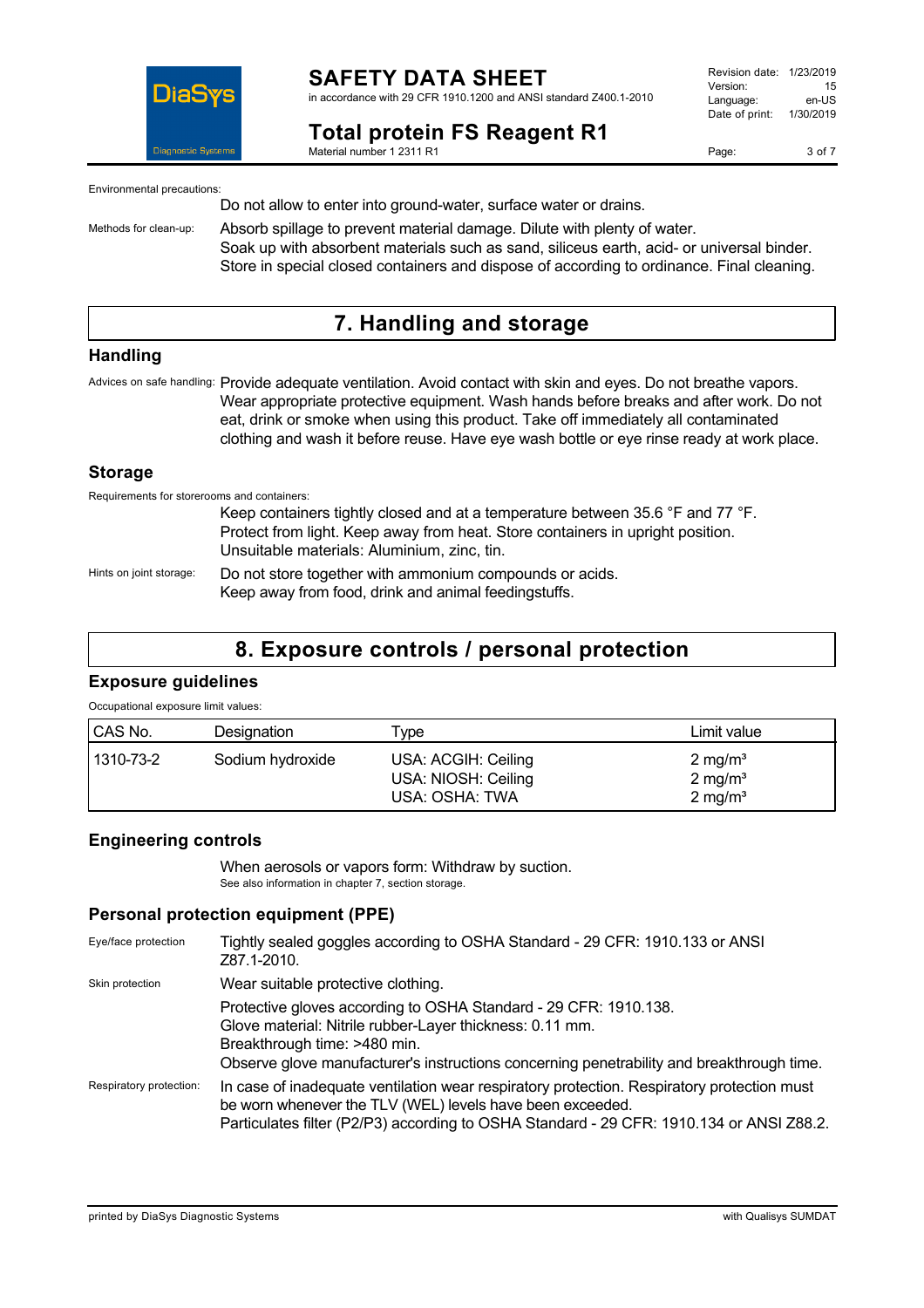

in accordance with 29 CFR 1910.1200 and ANSI standard Z400.1-2010

**Total protein FS Reagent R1**

Material number 1 2311 R1

| Revision date: | 1/23/2019 |
|----------------|-----------|
| Version:       | 15        |
| Language:      | en-US     |
| Date of print: | 1/30/2019 |
|                |           |

Page: 4 of 7

General hygiene considerations:

Do not breathe vapors. Do not get in eyes, on skin, or on clothing. Take off immediately all contaminated clothing and wash it before reuse. Do not eat, drink or smoke when using this product. Have eye wash bottle or eye rinse ready at work place. Wash hands before breaks and after work.

### **9. Physical and chemical properties**

### **Information on basic physical and chemical properties**

| Appearance:                              | Physical state at 68 °F and 101.3 kPa: liquid<br>Color: colorless, clear |
|------------------------------------------|--------------------------------------------------------------------------|
| Odor:                                    | odorless                                                                 |
| Odor threshold:                          | No data available                                                        |
| pH value:                                | at 77 °F: 12.80 - 12.85                                                  |
| Melting point/freezing point:            | approx. 32 °F                                                            |
| Initial boiling point and boiling range: | approx. 212 °F                                                           |
| Flash point/flash point range:           | not combustible                                                          |
| Evaporation rate:                        | No data available                                                        |
| Flammability:                            | No data available                                                        |
| Explosion limits:                        | No data available                                                        |
| Vapor pressure:                          | No data available                                                        |
| Vapor density:                           | No data available                                                        |
| Density:                                 | at 68 °F: 1.00 g/mL                                                      |
| Water solubility:                        | at 68 °F: completely miscible                                            |
| Partition coefficient: n-octanol/water:  | No data available                                                        |
| Auto-ignition temperature:               | No data available                                                        |
| Thermal decomposition:                   | No data available                                                        |
| Additional information:                  | No data available                                                        |

### **10. Stability and reactivity**

| Reactivity:                                                 | May be corrosive to metals.                                                                                         |
|-------------------------------------------------------------|---------------------------------------------------------------------------------------------------------------------|
| Chemical stability:                                         | Stable under recommended storage conditions.                                                                        |
| Possibility of hazardous reactions                          | Reacts with ammonium compounds: Formation of ammonia.                                                               |
| Conditions to avoid:                                        | Keep away from heat.                                                                                                |
| Incompatible materials:                                     | acids                                                                                                               |
| Hazardous decomposition products:<br>Thermal decomposition: | No hazardous decomposition products when regulations for storage and handling are<br>observed.<br>No data available |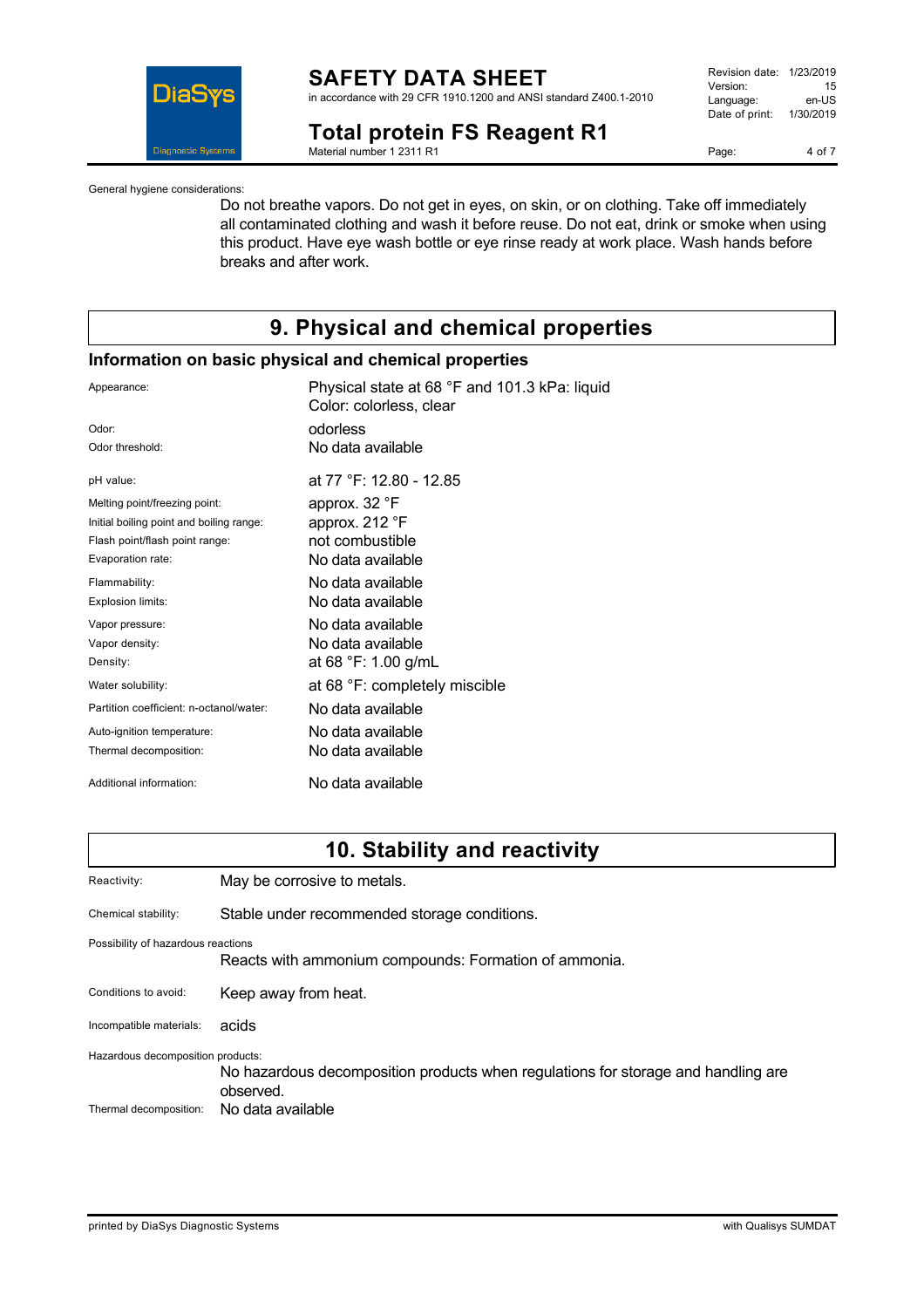

in accordance with 29 CFR 1910.1200 and ANSI standard Z400.1-2010

#### **Total protein FS Reagent R1** Material number 1 2311 R1

Revision date: 1/23/2019 Version: 15<br>Language: en-LIS Language: Date of print: 1/30/2019

Page: 5 of 7

**11. Toxicological information**

### **Toxicological tests**

Toxicological effects: Acute toxicity (oral): Lack of data.

Acute toxicity (dermal): Lack of data. Acute toxicity (inhalative): Lack of data. Skin corrosion/irritation: Lack of data. Serious eye damage/irritation: Lack of data. Sensitisation to the respiratory tract: Lack of data. Skin sensitisation: Lack of data. Germ cell mutagenicity/Genotoxicity: Lack of data. Carcinogenicity: Lack of data. Reproductive toxicity: Lack of data. Effects on or via lactation: Lack of data. Specific target organ toxicity (single exposure): Lack of data. Specific target organ toxicity (repeated exposure): Lack of data. Aspiration hazard: Lack of data.

#### **Symptoms**

A corrosive effect cannot be ruled out because of the pH value. Can cause skin, eye and respiratory tract irritation. In case of ingestion: Irritant up to corrosive.

### **12. Ecological information**

#### **Ecotoxicity**

Aquatic toxicity: Harmful effects on water organisms by modification of pH-value.

#### **Mobility in soil**

No data available

#### **Persistence and degradability**

Further details: Methods for the determination of biodegradability are not applicable to inorganic substances.

#### **Additional ecological information**

General information: Do not allow to enter into ground-water, surface water or drains.

### **13. Disposal considerations**

#### **Product**

Recommendation: Special waste. Dispose of waste according to applicable legislation.

### **Contaminated packaging**

Recommendation: Dispose of waste according to applicable legislation. Non-contaminated packages may be recycled.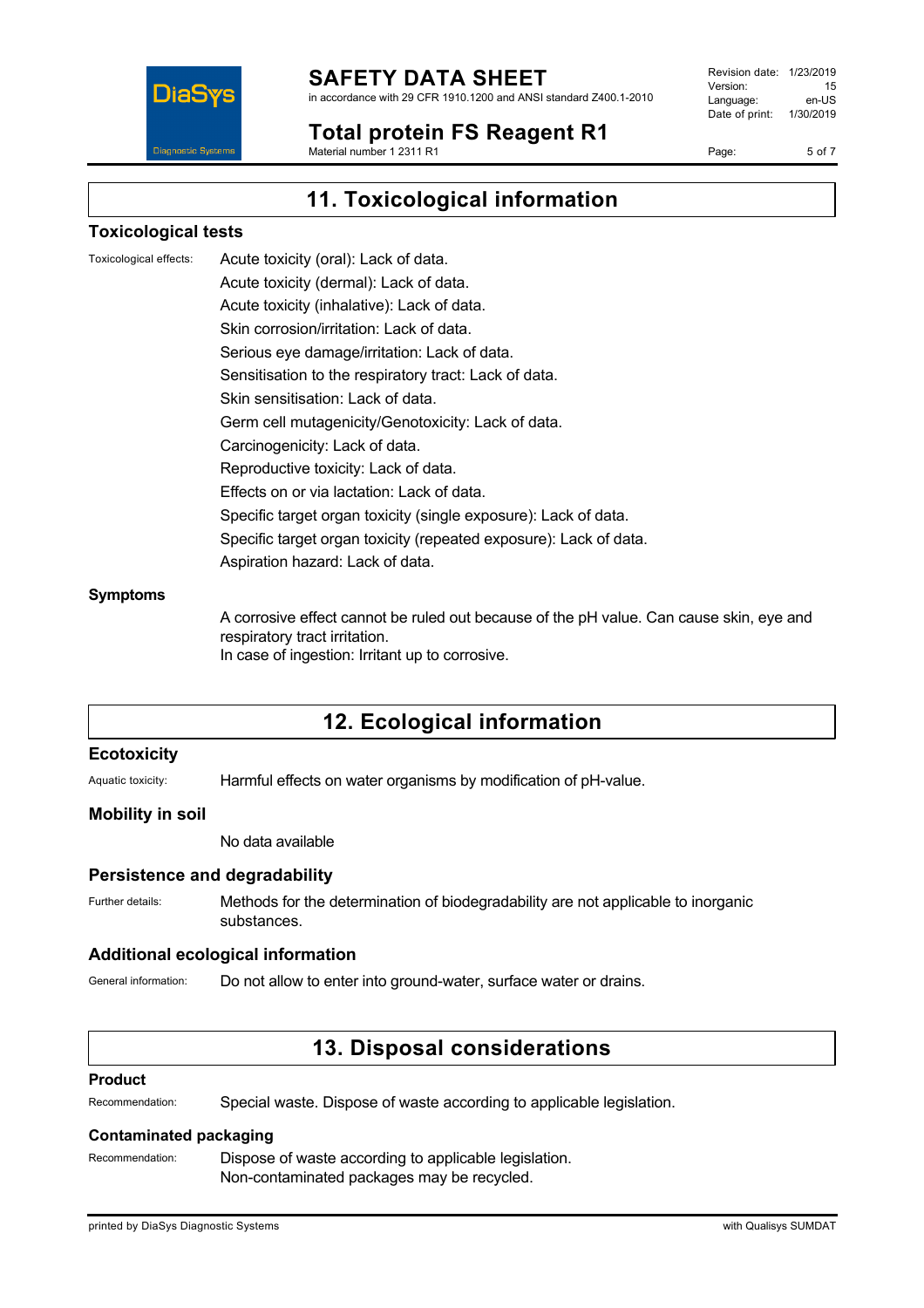in accordance with 29 CFR 1910.1200 and ANSI standard Z400.1-2010

### **Total protein FS Reagent R1**

Material number 1 2311 R1

| Revision date: | 1/23/2019 |
|----------------|-----------|
| Version:       | 15        |
| Language:      | en-US     |
| Date of print: | 1/30/2019 |

Page: 6 of 7

Identification number: UN1824

| Proper shipping name:                             | UN 1824, SODIUM HYDROXIDE SOLUTION                                   |
|---------------------------------------------------|----------------------------------------------------------------------|
| Hazard class or Division:                         | 8                                                                    |
| Packing Group:                                    | $\ensuremath{\mathsf{III}}\xspace$                                   |
| Labels:                                           | 8                                                                    |
| Special provisions:                               | IB3, N34, T4, TP1                                                    |
| Packaging - Exceptions:                           | 154                                                                  |
| Packaging - Non-bulk:                             | 203                                                                  |
| Packaging - Bulk:                                 | 241                                                                  |
| Quantity limitations - Passenger aircraft / rail: |                                                                      |
|                                                   | 5L                                                                   |
| Quantity limitations - Cargo only:                | 60L                                                                  |
| Vessel stowage - Location:                        | A                                                                    |
| Vessel stowage - Other:                           | 52.                                                                  |
| Sea transport (IMDG)                              |                                                                      |
| UN number:                                        | <b>UN 1824</b>                                                       |
| Proper shipping name:                             | UN 1824, SODIUM HYDROXIDE SOLUTION                                   |
| Class or division, Subsidary risk:                | Class 8, Subrisk -                                                   |
| Packing Group:                                    | III                                                                  |
| EmS:                                              | $F-A, S-B$                                                           |
| Special provisions:                               | 223                                                                  |
| Limited quantities:                               | 5L                                                                   |
| Excepted quantities:                              | E1                                                                   |
| Contaminated packaging - Instructions:            | P001, LP01                                                           |
| Contaminated packaging - Provisions:              |                                                                      |
| IBC - Instructions:                               | IBC03                                                                |
| IBC - Provisions:                                 |                                                                      |
| Tank instructions - IMO:                          |                                                                      |
|                                                   |                                                                      |
| Tank instructions - UN:                           | Т4                                                                   |
| Tank instructions - Provisions:                   | TP1                                                                  |
| Stowage and handling:                             | Category A.                                                          |
| Segregation:                                      | <b>SG35</b>                                                          |
| Properties and observations:                      | Colourless liquid. Corrosive to aluminium, zinc and tin. Reacts with |
|                                                   | ammonium salts, evolving ammonia gas. Causes burns to skin, eyes and |
|                                                   | mucous membranes. Reacts violently with acids.                       |
| Marine pollutant:                                 | no                                                                   |
| Segregation group:                                | 18                                                                   |
| Air transport (IATA)                              |                                                                      |
| UN/ID number:                                     | <b>UN 1824</b>                                                       |
| Proper shipping name:                             | UN 1824, SODIUM HYDROXIDE SOLUTION                                   |
| Class or division, Subsidary risk:                | Class 8                                                              |
| Packing Group:                                    | Ш                                                                    |
| Hazard label:                                     | Corrosive                                                            |
| <b>Excepted Quantity Code:</b>                    | E1                                                                   |
| Passenger and Cargo Aircraft: Ltd.Qty.:           | Pack.Instr. Y841 - Max. Net Qty/Pkg. 1 L                             |
| Passenger and Cargo Aircraft:                     | Pack.Instr. 852 - Max. Net Qty/Pkg. 5 L                              |
| Cargo Aircraft only:                              | Pack.Instr. 856 - Max. Net Qty/Pkg. 60 L                             |
| Special provisions:                               | A3 A803                                                              |
| Emergency Response Guide-Code (ERG):              | 8L                                                                   |
|                                                   |                                                                      |
|                                                   |                                                                      |
| printed by DiaSys Diagnostic Systems              | with Qualisys SUMDAT                                                 |

# **14. Transport information USA: Department of Transportation (DOT)**